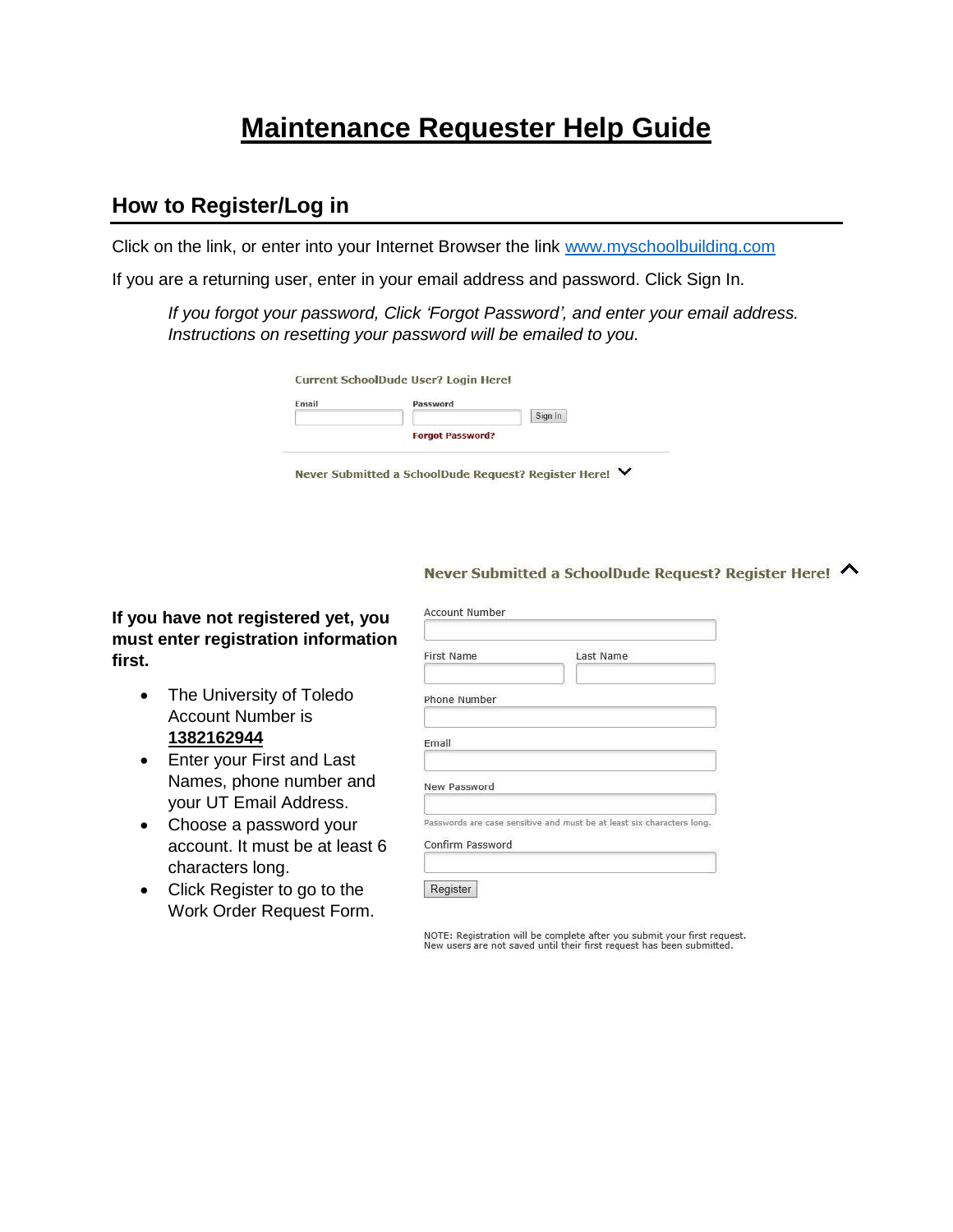#### **Submitting a Request**

Once you are registered or logged in, Make sure the 'Maint Request' Tab is selected at the top of your screen.



*Please note, fields marked with is a required field.* 

**Step 1:** These fields should already be filled in based on your registration information.

| <b>First Name</b> | <b>Last Name</b> | Email               |
|-------------------|------------------|---------------------|
| Phone $\sqrt{}$   | Pager            | <b>Mobile Phone</b> |

**Step 2:** Click the drop down arrow and select the **LOCATION** where the work needs to be done. Select the appropriate **BUILDING**. You will only see the buildings associated with the location selected. You are *REQUIRED* to enter in an **Area/Room Number**. This will assist us in finding the correct location where the work needs to be completed. *All Rooms at each location have an assigned room number which should be located either on the on the nameplate located outside each room, or on a sign posted near the door.*

| -- Select Location --<br>$\checkmark$                                                               |                  |
|-----------------------------------------------------------------------------------------------------|------------------|
| Building $\sqrt{\phantom{a}}$ If there is no building to choose, please contact your administrator. |                  |
| -- Select Building --                                                                               |                  |
| Area                                                                                                | Area/Room Number |
| -- Select Area -- V                                                                                 |                  |

**Step 3:** Please select a **Problem Type** which most closely resembles your request. If you are unsure, please choose *General Maintenance*.

| Select Problem Type: <del>■</del><br>Step 3 |                                                                                                                  | 32                         |                        |                 |
|---------------------------------------------|------------------------------------------------------------------------------------------------------------------|----------------------------|------------------------|-----------------|
| <b>Maintenance Help Desk:</b>               |                                                                                                                  |                            |                        |                 |
|                                             | Click here for Maintenance Emergency Contacts<br>Click on the problem type below that best describes your issue. |                            |                        |                 |
|                                             | ADA<br>Accommodations                                                                                            | Alarm                      | Carpentry              | Climate Control |
|                                             | Custodial                                                                                                        | E<br>Doors and<br>Hardware | Electrical             | Elevators       |
|                                             | Event Setup                                                                                                      | Exit Sign                  | <b>Fire Protection</b> | General         |

**Step 4:** Describe the work needing to be completed. Please be as detailed as possible.

| Step 4 Please describe your problem or request. ☑ |  |
|---------------------------------------------------|--|
|                                                   |  |
|                                                   |  |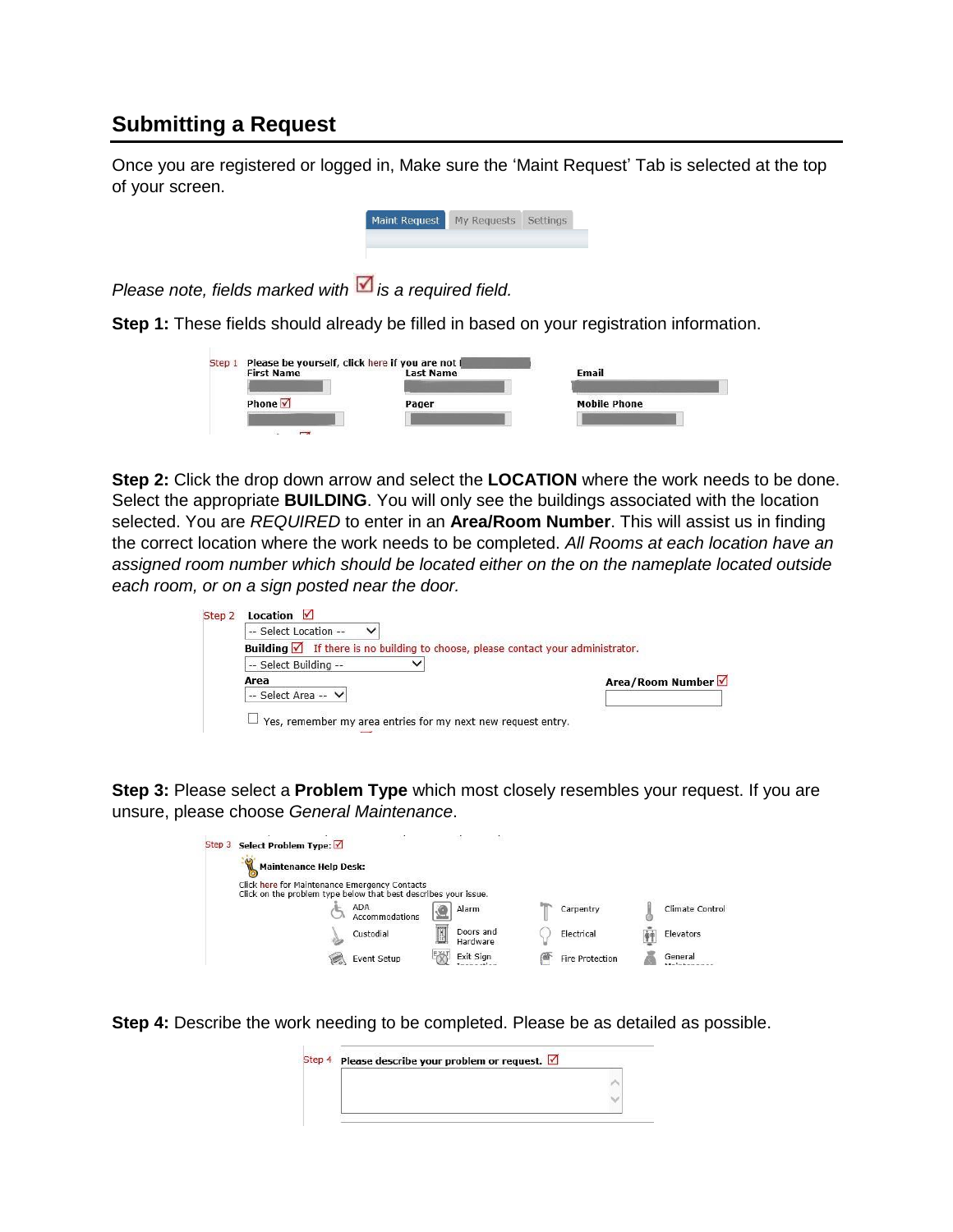On the remaining steps, you will need to enter the following information. Only the ones with  $\blacksquare$ are required, but any other information you feel is important can be entered.

| Step 6 | <b>Requested Completion Date</b><br>Ŧ                                                                                  |
|--------|------------------------------------------------------------------------------------------------------------------------|
|        | (A valid date is required. Text is not accepted, but you may leave it blank. Click here for assistance in date entry.) |
|        | Step 7 Budget<br><b>COLT</b><br>$\checkmark$                                                                           |
| Step 8 | <b>Attachment</b><br>Attach New File (Maximum allowed is two attachments with a size of 3MB or less per file.)         |
| Step 9 | Submittal Password √                                                                                                   |
|        | Forgot Password?                                                                                                       |
|        |                                                                                                                        |
|        | Step 10 Submit                                                                                                         |

**Time Available for Maintenance:** Please enter the time the location of the requested issue is available. If you do not have a specific time, you can enter "anytime" or leave the field blank.

**Requested Completion Date:** You can use the calendar to select a date the request needs to be completed if there is a deadline. If there is not a deadline, you can leave this field blank.

**Budget:** If you know the budget this request should be filed under, please click the binocular icon to choose a budget code from the budgets entered in our system. If you do not have a budget or there is no associated budget with this request, please choose –none- from the list. *This is a required field and must be entered to submit a request..*

*If you do not see your budget listed, please choose '–none-' and contact either Work Control or The Work Control Manager at 419-530-1409.*

**Attachment:** If you have supporting documents or a picture you would like to attach, you can click **Attach New File** to upload these documents.

**Submittal Password:** This is REQUIRED for all requesters – our password is **rockets**

**Submit:** You can now click submit to enter your request!

*\*You will receive status updates via the email you provided as your request is received and completed.\**